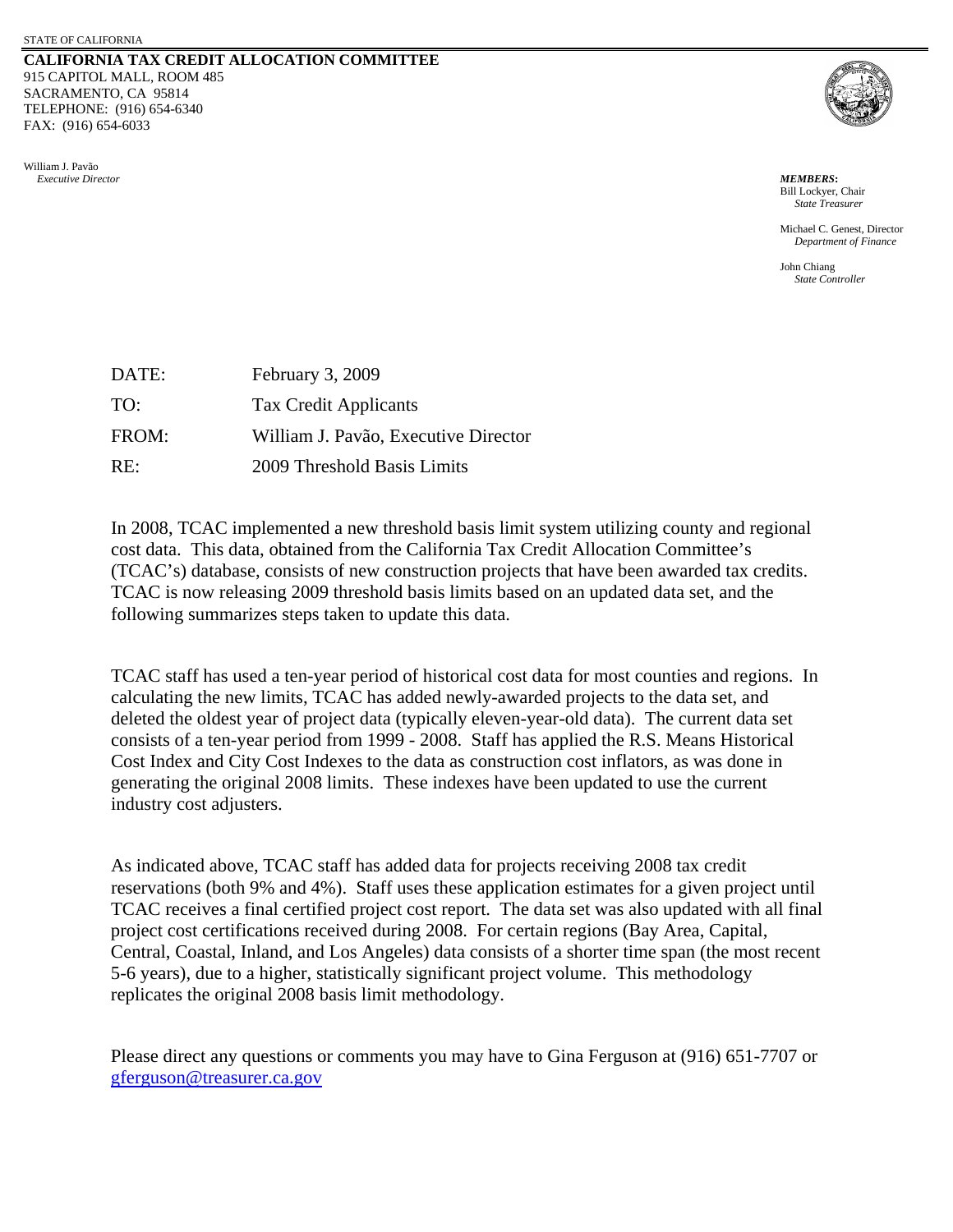## **9% BASIS LIMITS**

|                                            | SRO &                     | 1                      | 2                      | 3                      | 4+                     |  |  |  |
|--------------------------------------------|---------------------------|------------------------|------------------------|------------------------|------------------------|--|--|--|
| <b>COUNTY</b>                              | <b>STUDIO</b>             | <b>BEDROOM</b>         | <b>BEDROOMS</b>        | <b>BEDROOMS</b>        | <b>BEDROOMS</b>        |  |  |  |
| <b>ALAMEDA</b>                             | \$184,639                 | \$212,887              | \$256,800              | \$328,704              | \$366,197              |  |  |  |
| <b>ALPINE</b>                              | \$126,544                 | \$145,904              | \$176,000              | \$225,280              | \$250,976              |  |  |  |
| <b>AMADOR</b>                              | \$126,544                 | \$145,904              | \$176,000              | \$225,280              | \$250,976              |  |  |  |
| <b>BUTTE</b>                               | \$123,668                 | \$142,588              | \$172,000              | \$220,160              | \$245,272              |  |  |  |
| <b>CALAVERAS</b>                           | \$126,544                 | \$145,904              | \$176,000              | \$225,280              | \$250,976              |  |  |  |
| <b>COLUSA</b>                              | \$126,544                 | \$145,904              | \$176,000              | \$225,280              | \$250,976              |  |  |  |
| <b>CONTRA COSTA</b>                        | \$171,410                 | \$197,634              | \$238,400              | \$305,152              | \$339,958              |  |  |  |
| <b>DEL NORTE</b>                           | \$126,544                 | \$145,904              | \$176,000              | \$225,280              | \$250,976              |  |  |  |
| <b>EL DORADO</b>                           | \$123,668                 | \$142,588              | \$172,000              | \$220,160              | \$245,272              |  |  |  |
| <b>FRESNO</b>                              | \$117,916                 | \$135,956              | \$164,000              | \$209,920              | \$233,864              |  |  |  |
| <b>GLENN</b>                               | \$126,544                 | \$145,904              | \$176,000              | \$225,280              | \$250,976              |  |  |  |
| <b>HUMBOLDT</b>                            | \$126,544                 | \$145,904              | \$176,000              | \$225,280              | \$250,976              |  |  |  |
| <b>IMPERIAL</b>                            | \$128,845                 | \$148,557              | \$179,200              | \$229,376              | \$255,539              |  |  |  |
| <b>INYO</b>                                | \$126,544                 | \$145,904              | \$176,000              | \$225,280              | \$250,976              |  |  |  |
| <b>KERN</b>                                | \$119,066                 | \$137,282              | \$165,600              | \$211,968              | \$236,146              |  |  |  |
| <b>KINGS</b>                               | \$117,916                 | \$135,956              | \$164,000              | \$209,920              | \$233,864              |  |  |  |
| <b>LAKE</b>                                | \$126,544                 | \$145,904              | \$176,000              | \$225,280              | \$250,976              |  |  |  |
| <b>LASSEN</b>                              | \$126,544                 | \$145,904              | \$176,000              | \$225,280              | \$250,976              |  |  |  |
| <b>LOS ANGELES</b>                         | \$134,597                 | \$155,189              | \$187,200              | \$239,616              | \$266,947              |  |  |  |
| <b>MADERA</b>                              | \$117,916                 | \$135,956              | \$164,000              | \$209,920              | \$233,864              |  |  |  |
| <b>MARIN</b>                               | \$171,410                 | \$197,634              | \$238,400              | \$305,152              | \$339,958              |  |  |  |
| <b>MARIPOSA</b>                            | \$126,544                 | \$145,904              | \$176,000              | \$225,280              | \$250,976              |  |  |  |
| <b>MENDOCINO</b>                           | \$126,544                 | \$145,904              | \$176,000              | \$225,280              | \$250,976              |  |  |  |
| <b>MERCED</b>                              | \$117,916                 | \$135,956              | \$164,000              | \$209,920              | \$233,864              |  |  |  |
| <b>MODOC</b>                               | \$126,544                 | \$145,904              | \$176,000              | \$225,280              | \$250,976              |  |  |  |
| <b>MONO</b>                                | \$126,544                 | \$145,904              | \$176,000              | \$225,280              | \$250,976              |  |  |  |
| <b>MONTEREY</b>                            | \$150,702                 | \$173,758              | \$209,600              | \$268,288              | \$298,890              |  |  |  |
| <b>NAPA</b>                                | \$171,410                 | \$197,634              | \$238,400              | \$305,152              | \$339,958              |  |  |  |
| <b>NEVADA</b>                              | \$126,544                 | \$145,904              | \$176,000              | \$225,280              | \$250,976              |  |  |  |
| <b>ORANGE</b>                              | \$128,270                 | \$147,894              | \$178,400              | \$228,352              | \$254,398              |  |  |  |
| <b>PLACER</b>                              | \$123,668                 | \$142,588              | \$172,000              | \$220,160              | \$245,272              |  |  |  |
| <b>PLUMAS</b>                              | \$126,544                 | \$145,904              | \$176,000              | \$225,280              | \$250,976              |  |  |  |
| <b>RIVERSIDE</b>                           | \$131,721                 | \$151,873              | \$183,200              | \$234,496              | \$261,243              |  |  |  |
| <b>SACRAMENTO</b>                          | \$123,668                 | \$142,588              | \$172,000              | \$220,160              | \$245,272              |  |  |  |
| <b>SAN BENITO</b>                          | \$126,544                 | \$145,904              | \$176,000              | \$225,280              | \$250,976              |  |  |  |
| <b>SAN BERNARDINO</b>                      | \$124,243                 | \$143,251              | \$172,800              | \$221,184              | \$246,413              |  |  |  |
| <b>SAN DIEGO</b>                           | \$140,349                 | \$161,821              | \$195,200              | \$249,856              | \$278,355              |  |  |  |
| <b>SAN FRANCISCO</b>                       | \$196,718                 | \$226,814              | \$273,600              | \$350,208              | \$390,154              |  |  |  |
| <b>SAN JOAQUIN</b>                         | \$117,916                 | \$135,956              | \$164,000              | \$209,920              | \$233,864              |  |  |  |
| <b>SAN LUIS OBISPO</b><br><b>SAN MATEO</b> | \$151,278<br>\$143,800    | \$174,422<br>\$165,800 | \$210,400<br>\$200,000 | \$269,312<br>\$256,000 | \$300,030<br>\$285,200 |  |  |  |
| <b>SANTA BARBARA</b>                       | \$142,650                 | \$164,474              | \$198,400              | \$253,952              | \$282,918              |  |  |  |
| <b>SANTA CLARA</b>                         | \$151,278                 | \$174,422              | \$210,400              | \$269,312              | \$300,030              |  |  |  |
| <b>SANTA CRUZ</b>                          | \$142,650                 | \$164,474              | \$198,400              | \$253,952              | \$282,918              |  |  |  |
| <b>SHASTA</b>                              | \$123,668                 | \$142,588              | \$172,000              | \$220,160              | \$245,272              |  |  |  |
| <b>SIERRA</b>                              | \$126,544                 | \$145,904              | \$176,000              | \$225,280              | \$250,976              |  |  |  |
| <b>SISKIYOU</b>                            | \$126,544                 | \$145,904              | \$176,000              | \$225,280              | \$250,976              |  |  |  |
| <b>SOLANO</b>                              | \$171,410                 | \$197,634              | \$238,400              | \$305,152              | \$339,958              |  |  |  |
| <b>SONOMA</b>                              | \$173,135                 | \$199,623              | \$240,800              | \$308,224              | \$343,381              |  |  |  |
| <b>STANISLAUS</b>                          | \$117,916                 | \$135,956              | \$164,000              | \$209,920              | \$233,864              |  |  |  |
| <b>SUTTER</b>                              | \$123,668                 | \$142,588              | \$172,000              | \$220,160              | \$245,272              |  |  |  |
| <b>TEHAMA</b>                              | \$126,544                 | \$145,904              | \$176,000              | \$225,280              | \$250,976              |  |  |  |
| <b>TRINITY</b>                             | \$126,544                 | \$145,904              | \$176,000              | \$225,280              | \$250,976              |  |  |  |
| <b>TULARE</b>                              | \$117,916                 | \$135,956              | \$164,000              | \$209,920              | \$233,864              |  |  |  |
| <b>TUOLUMNE</b>                            | \$126,544                 | \$145,904              | \$176,000              | \$225,280              | \$250,976              |  |  |  |
| VENTURA                                    | \$142,650                 | \$164,474              | \$198,400              | \$253,952              | \$282,918              |  |  |  |
| <b>YOLO</b>                                | \$123,668                 | \$142,588              | \$172,000              | \$220,160              | \$245,272              |  |  |  |
| YUBA                                       | \$123,668                 | \$142,588              | \$172,000              | \$220,160              | \$245,272              |  |  |  |
|                                            | REVISED: January 28, 2009 |                        |                        |                        |                        |  |  |  |
|                                            |                           |                        |                        |                        |                        |  |  |  |